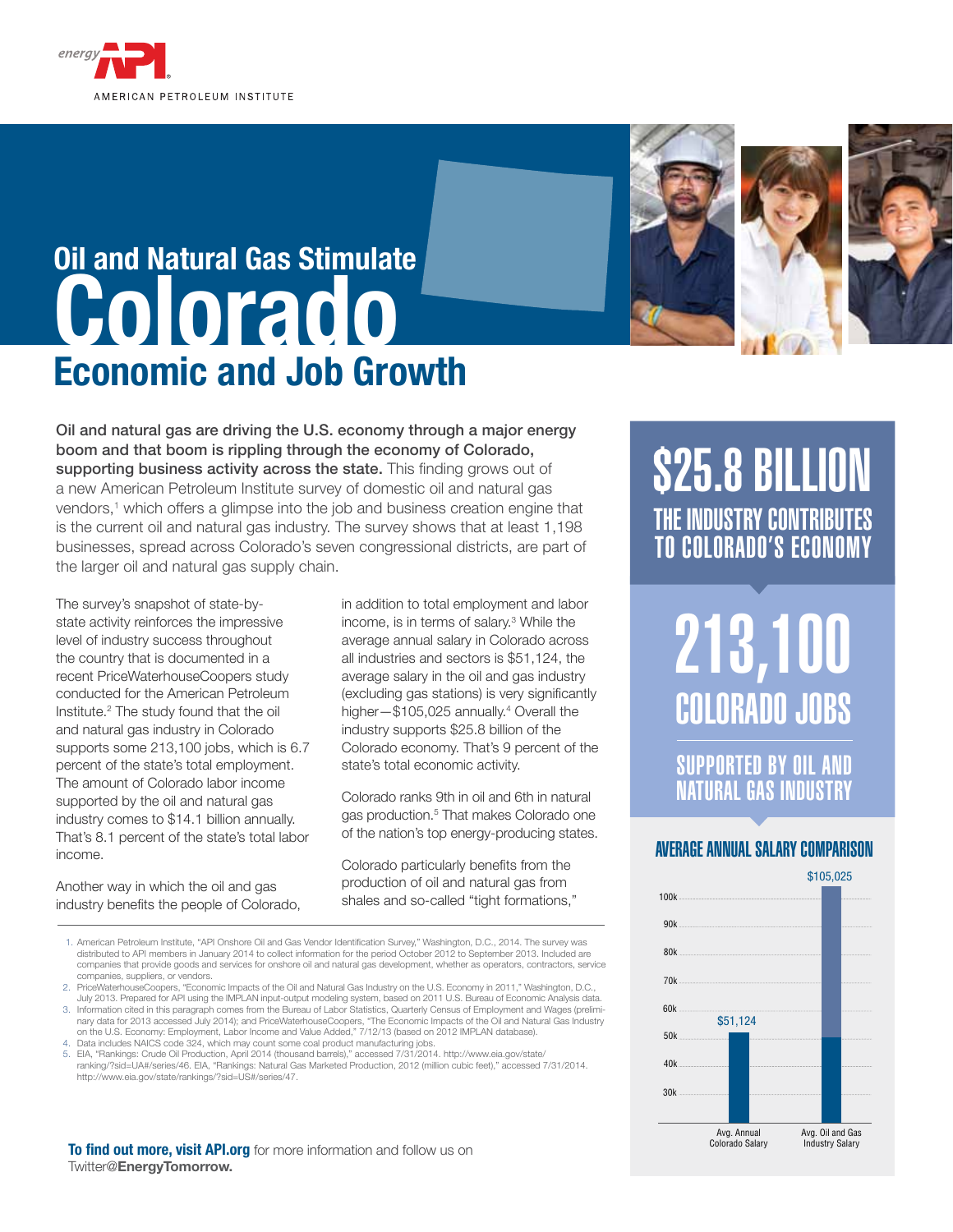## **State: Colorado**

### Vendors by Congressional District

| <b>Congressional District</b>   | <b>Total</b> |
|---------------------------------|--------------|
| Congressional District 1        | 304          |
| <b>Congressional District 2</b> | 110          |
| <b>Congressional District 3</b> | 281          |
| Congressional District 4        | 241          |
| Congressional District 5        | 33           |
| Congressional District 6        | 114          |
| Congressional District 7        | 115          |
| <b>Grand Total</b>              | 1.198        |

## **Colorado Vendors by Congressional District**

District Location ●



## **Top Cities** Denver  $= 264$ Grand Junction  $= 72$

Sources: Esri, DeLorme, NAVTEQ, TomTom, Intermap, increment P Corp., GEBCO, USGS,FAO, NPS, NRCAN, GeoBase, IGN, Kadaster NL, Ordnance Survey, Esri Japan, METI, Esri China (Hong Kong), and the GIS User Community

energy development that uses the proven engineering technologies of hydraulic fracturing, or "fracking," and horizontal drilling. Total jobs supported by these activities in Colorado reached 77,622 in 2012. The job total is projected to climb to 121,398 in 2020 and to 175,363 in 2035.6

And Americans, including the people of

Colorado, get it. A telephone poll of 1,012 registered voters across the country, conducted on behalf of the American Petroleum Institute, found that 77 percent of Americans, regardless of party affiliation, support increased production of oil and natural gas resources located in the United States.<sup>7</sup>

- 6. IHS Inc., "America's New Energy Future: The Unconventional Oil and Gas Revolution and the U.S. Economy," Washington, D.C., December 2012.
- 7. "What America is Thinking on Energy Issues."http://www.api.org/news-and-media/news/newsitems/2014/july-2014/voters-say-usshould-do-more-to-develop-oil-natural-gas" the results of a national poll conducted by Harris for API July 10-13, 2014. Click on "national poll" to see how percentages of voters answered this and other questions.



## **To find out more, visit API.org**

for more information and follow us on Twitter@**EnergyTomorrow.**

### Vendor Profile<sup>8</sup>

### Smith LaRock Architecture PC

Smith LaRock is an architectural consultancy specializing in the design of facilities for refineries, petrochemical plants, and other oil and gas processing clients, as well as for process- control clientele in other markets. The company specializes in the integration of architecture and pertinent human factors (technology, process, and people) for 24/7 Command and Control centers. Smith LaRock Architecture also designs blast and non-blast structures for those same clients.

The client facilities served include production buildings, office buildings, warehouse and maintenance shops, EMS/Fire buildings, and laboratories, as well as Collaboration/Visualization Centers for today's global integration and collaboration needs. Smith LaRock works entirely in 3D BIM CAD.

The goal of the company is to help clients develop safer mission-critical facilities within typically high-risk areas. Smith LaRock Architecture's products enhance vigilance and increase situational awareness. Making plant control operators more vigilant in their control rooms and putting them in a building that is designed to protect them from potential blast risks near the refinery units enhances safety for the entire facility.

<sup>8.</sup> From the 2014 "API Onshore Oil and Gas Vendor Identification Survey" returns.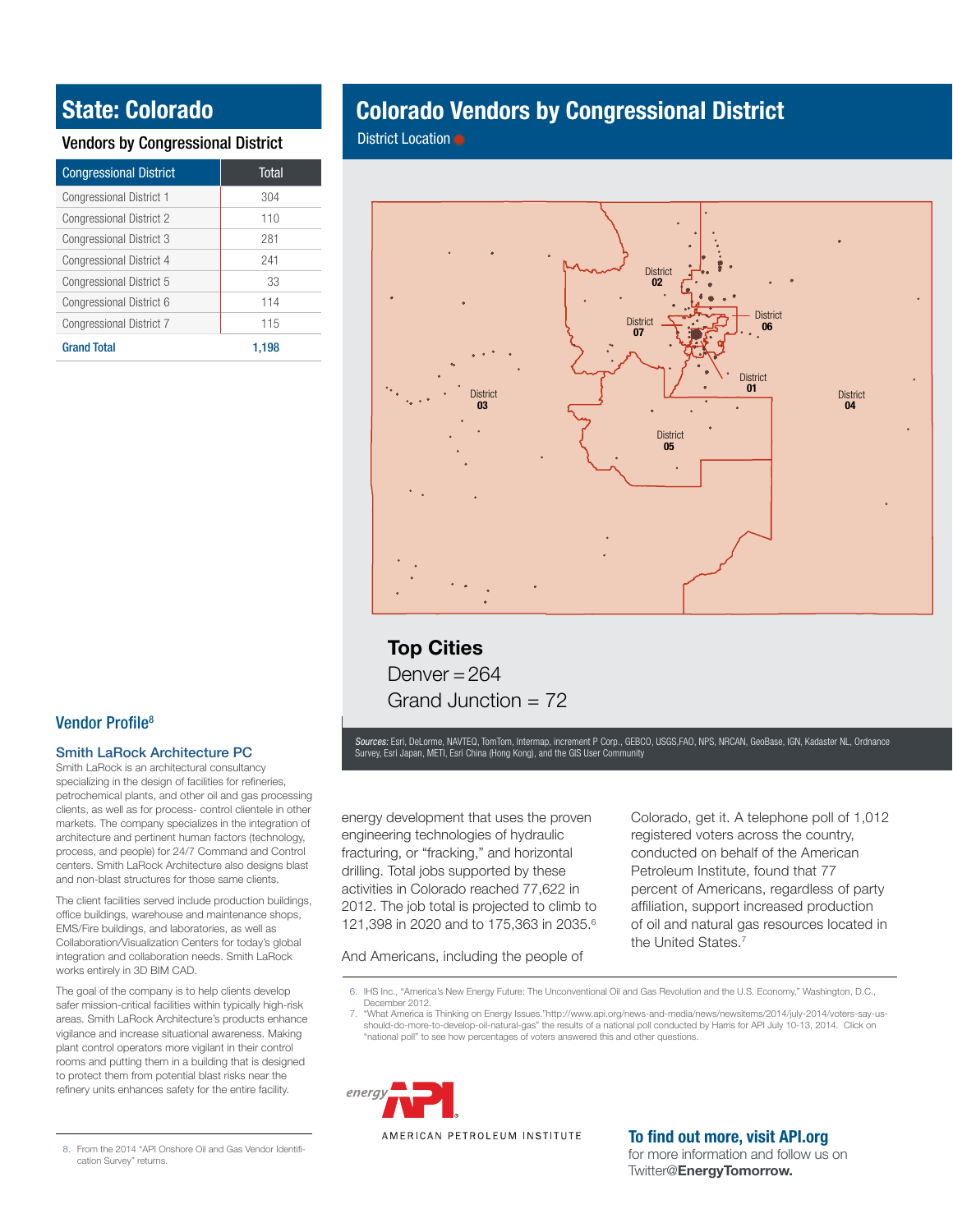#### Congressional District 1

23 Ltd 475 17Th Street Co., Trust Acc A&W Water Service, Inc Accuvantinc Advanced Hydraulics & Machine, Inc Air Drilling Associates, Inc Aircell Business Aviation Services, LLC Amec Environment American Geophysical **Corporation** Anschutz Exploration **Corporation** Antero Resources Corporation Anticline Disposal, LLC Apex Instruments, Inc Apex Petroleum Engineering Applied Computer Solutions Applied Control Equipment, LlLP Aramark Refreshment Services,  $\sqcup$  C Arcadis US, Inc Band-It Idex, Inc Barree & Associates, LLC Barree & Associates, LLC Barry W. Spector Beatty Wozniak & Reese Bentek Energy Bill Barrett Corporation Bjork Lindley Little PC, Inc Blankenship Consulting, LLC Bonnie Roerig & Assoc, LLC Border States Electric Supply Border States Supply Chain Solution Bradsby Group Bri-Chem Supply Corporation. Brock Easley, LLC Burns Wall & Mueller PC Calfrac Well Services Corporation Cannon Land Company, Inc Cap Air Freight Cartasite, LLC Cascade Tanks, LLC Cat The Rental Store Cathedral Energy Services, Inc Ced, Inc Ch2M Hill Engineers, Inc Ciber Cintas Fire Protection Claire L. Bray Clean Harbors Environmental Services Inc Colorado Department of Revenue Colorado Filter Company, Inc Colorado Oil & Gas Association Colorado Petroleum Association Colorado School of Mines Columbine Control Company

Columbine Logging, Inc Contex Energy Co Contoural, Inc Coorstek, Inc Corporate Communications CQG Creekside Nursery, LLC Crown Energy Partners, LLC CTAP (Colorado Tubulrs/Aztec Pipe) Cummins Rocky Mountain, LLC Cummins Southern Plains, Inc CVL Consultants of Colorado, Inc Davis & Davis Company Davis Graham & Stubbs LLP DCP Midstream, LP Denver Fence Construction Denver Metro Chamber of **Commerce** Denver Scholarship Foundation Discovery Group, Inc Dorado E&P Partners, LLC DTC Energy Group, Inc Eaton Metal Products Company,  $\sqcup$  C Echo Geophysical Corporation Ecocion, Inc Electric Utility Consultants, Inc Empire Metal Spray Enduring Resources Energy West Controls Engineering Fluid Solutions, LLC Enserca Engineering, LLC Ensign Opsco Energy Industries Ensign United States Drilling, Inc Environmental Logistics, Inc Envirotech Services, Inc Erick Flowback Services, LLC ERO Resources Corporation Essential Safety Products Essmetron Everbank Commercial Finance, Inc Fairfield & Woods PC Famco of Denver, Inc Ferrellgas LP Fidelity Exploration & Production Fiore & Sons, Inc First American Title Insurance FMC Technologies Completion Services, Inc Forest Oil Corporation Front Range Resources, LLC Frontier Petroleum Services, LLC Gas & Oil Technology & Services, LLC Gas Drive Global (US), Inc GCC of America General Electric International, Inc Geotech Environmental Eq, Inc GMG/Axis, Inc

Grand Mesa Radiator Great Denver Iron Greystone Environmental **Consultants** Ground Engineering Consultants, Inc GWD Design, Inc H&W Enterprises Hach Company Hannon & Associates, Inc Harbert Castings Repair Service Co. Harris Group, Inc Harris Oil & Gas Company HBC Denver, Inc. Heat Waves Hot Oil Service, LLC Hein & Associates LLP Hendricks & Associates, Inc Hensley Battery, LLC High Country Sales & Trading, Inc High Plains, Inc High Sierra Energy Lp Hill Petroleum Holland & Hart LLP H-S Testing, Inc Hudspeth & Associates, Inc Hunter & Geist, Inc HydroDig USA, LLC Hyland Enterprises, Inc IHS Energy Group IHS Global, Inc Imperial Drilling Fluids Indigo Injection 3-1, LLC Industrial Distributors, Inc Industrial Specialties Manufacturing Information Handling Services, Inc Integrated Petroleum Tech, Inc Integrated Power Services, LLC Integrated Research, Inc Integrity Control, Inc Interpretation Services, Inc Jacques S. Ruda James D. Hanegan Trustee Jess E. Lange JMC Instruments, Inc John J. Atencio John Jaquish Heavyweight Construction, LLC John Paul Seman Jr Jost & Shelton Energy Group PC Journey Energy ServicesLLC Julius A. Pluss Kenny Electric Service, Inc Kens Reproductions Kleen-Tech Services Corporation Krendl, Krendl, Sachnoff & Way Kuhn Carnes & Anderson PC Land Title Guarantee Company Larco Ltd

# **COLORADO - VENDOR LIST**

Plotter Supplies, Inc

LD Meckel & Co Lee S Silensky Leed Energy Services, Inc Legacy Partners II Level 3 Communications, LLC Lincoln Energy, LLC Linhart Public Relations,LLP Lohf Shaiman Jacobs Hyman & Feiger Long View Systems Corporation Usa LSSI Ltd Luis Tenorio M2M Data Corporation Mak-Tek Sales & Service, Inc Marketpay Associates, LLC Marquis Alliance Energy Group Usa Marshall Mayer Mary Kaye Smith Mayo Aviation Mcelvain Energy Fund 2011,  $\sqcup$  C Meagher Energy Advisors Melissa M Crowley Metal Finishing Systems Metcorr MG Trust Company, LLC MGA Communications MHA Petroleum Consultants, LLC Missouri Basin Well Service, Inc MJ Systems MJ Systems, Inc Monument Well Service Co Mountain Air Consulting, LLC Mountain Man Welding & Fabricatio Mountain States Engineering & **Controls** Mountain West Moye White LLP New Mexico Gas Company Newport Land Services Newsgator Technologies, Inc Nitec, LLC North Park Transportation Co Northern Electric, Inc. Northern Plains Trucking Northstar Energy Co, LLC Ogborn Mihm LLP OJ Watson Equipment Oniqua, Inc Palmer Drives Controls & **Systems** Patricia & Frank Tirpak Patrick Currey Patterson-UTI Drilling Co LP PCS Mobile Petroleum Field Services, LLC Petroleum Software Technologies, LLC Petroweb, Inc

Ponderosa Construction, Inc Poseidon Concepts, Inc Poulson Odell & Peterson, LLC Power Controls, Inc Power Engineering Company Power Services of Colorado Premier Community Homes Ltd. Pro-Gas Services, LLC PTI Group USA, LLC Public Lands Advocacy Pure Brand Communications,  $\Box$ C Pynergy Petroleum Company,  $L\overline{C}$ QED Denver, Inc QEP Field Services Company R&S Steel Co R&W Rental, Inc Redco Tire, Inc Rexel Electronic & Datacom **Supplies** Rigeye, LLC Rio Grande Co Rivet Software, Inc RMS Cranes, LLC Rocky Mountain Fire Specialist Rocky Mountain Hydrocarbon,  $\overline{L}$ Rocky Mountain Oil & Gas, LLC Rocky Mountain Power Generation, Inc Rogue Wave Software, Inc RPM Completions, LLC RTS Corporation Sanjel USA, Inc Secure Sequel Energy, LLC Sierra Electric Enterprises, Inc Sitewise, LLC SM Energy Co Smith Larock Architecture PC Spectraseis, Inc SST Energy Corporation Standard Parking Corporation Stantec Consulting, Inc Starrs MIHM LLP Strad Energy Services USA Ltd Strad Oilfield Services, Inc Summers Group, Inc Teton Aviation Group, LLC Tetra Tech, Inc The Corporate Source The Denver Athletic Club The Industrial Company Wy, Inc The Jones Realty Group, Inc Tiburon Resources, Inc Time Warner Telecom Holdings Tracom Group A Colorado Corporation Trane Co Transcontinent Oil Co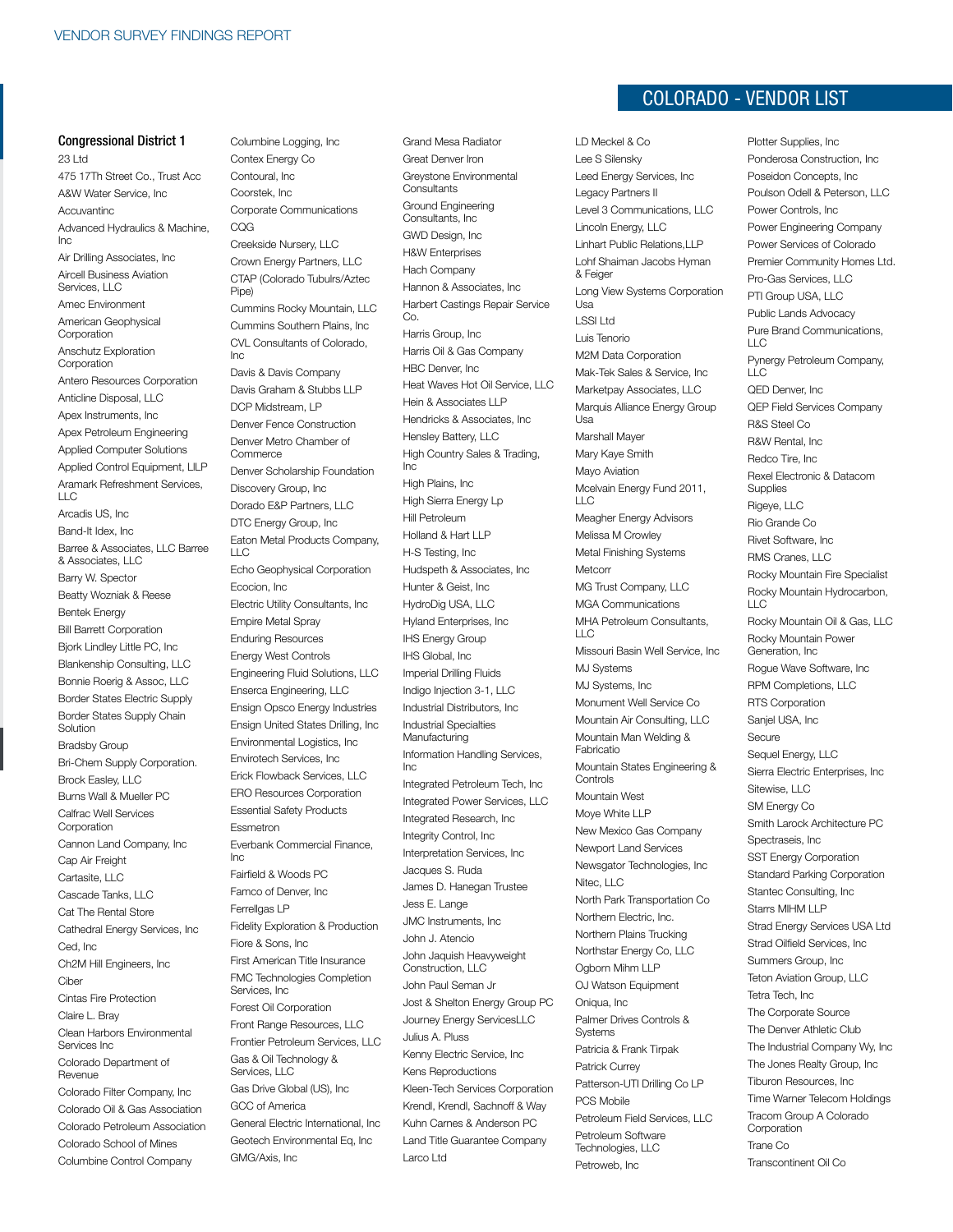Transport Clearings Transport Leasing, LLC Transwest Freightliner, LLC Transzap, Inc Tricon Geophysics, Inc Triple O Slabbing, Inc United Power, Inc Valvesystems, Inc Vantage Energy Management Vector Seismic Data Processing, Inc Wagner Equipment Company Wagner Rents, Inc Wazee Companies, LLC Webster Associates, Inc Welborn Sullivan Meck & Tooley P.C. Welch Equipment Co, Inc. Western American Resources, LLC Western Energy Alliance Western Storage & Handling, Inc Whitewing Resources, LLC Whiting Oil & Gas Corporation Wilbanks Reserve Corporation Windmill Energy Services, LLC Winn Marion, Inc Wire To Wire, Inc Wl Plastics Corporation WM Automation Service, LLC Workplace Elements, LLC Wright Water Engineers, Inc Xcel Energy

Xtreme Coil Drilling Corporation Zap Engineering & Construction Services, Inc

#### Congressional District 2

2534 Retail Phase II, LLC 5 Diamond Lodging, Inc A2 Land Resources, LLC Advance Fire Extenguisher Serves Advance Tank & Construction Co Aecom Technical Services, Inc Air Resources Specialists, Inc Alpine Security, LLC American Express Company B&J Hot Oil Service, Inc B&J Septic Services, LLC Bentek Energy Blackeagle Energy Services Boss Onsite Safety Services Ltd Buck Research Instruments,  $\overline{L}$ Burgener Trucking, Inc

Caldwell Hathcoat, LLC Cap Excavating & Demolition Carol Anderson Cartopac International, Inc Cato International

Colorado Construction Safety Colorado Heli-Ops Colorado Mineral Partners, LLC Colorado Precast Concrete, Inc Colorado Valve & Controls Compliance Partners, Inc Confluence Energy, LLC Connell Resources, Inc Ctap, LLC Dave's Flow Measurement DEP Mineral Services, Inc Dolan Integration Group, LLC Earth Science Assoc Consulting EBC Enterprises, Inc Effective Compensation, Inc EIS Solutions, Inc Elna Jane Wood Environmental Risk Sciences LLP ESC Engineering, Inc Exponential Engineering Co Ge Analytical Instruments, Inc Geological Society of America Geosurv, Inc Gerrard Family Limited Partnership Gruber Farms LlLP Hach Company High Pointe, LLC Hovey Law Firm PC IES Technologies Inquiry & Initiative, Inc Insight Technical Services, Inc Intec Services, Inc Interface Communications Company, Inc International Ventures, Inc James & Wilma Mcdonough Co-Trustees Jelts, Inc JRP Group Judith Elaine Folley Family Trust Julie K Palmer, LLC Lasercycle USA, Inc Level 3 Communications, LLC Lightning Eliminators & **Consultants** Loveland Ready-Mix Concrete, Inc Lynch Material Handling Co, Inc Magnetic Variation Services, LLC Mairi Jane Venesky Fox

Manley & Mcadam, Inc Maximum Safety, LLC Micro Motion, Inc New Century Software, Inc Occupational Health Centers of The Southwest,P.A. Open Automation Software Parsifal Corporation Paul Rehrig PE Intl, Inc

Peterson Energy Management,  $Inc$ Platte River Associates, Inc

Poudre Valley Rural Electric

Assoc Precision Industrial Applicator Quest Integrity Group USA, LLC R Hoffman's Electric, Inc Rally Software Development Corporation Regents of The University of Robert P Messana P C Robert Wilson Robine Gis, Inc Safe Site, Inc Salget Solutions Seistronics, Inc Servtech, Inc Shawn Powers Shirley Walters Spatial Energy, LLC Stantec Consulting Services, Inc Steele Land & Inspection, LLC Stickman, Inc. Tanco Engineering, Inc Team Industrial Service, Inc Telesto Solutions, Inc Terma Software Labs, Inc Terraspark Geosciences LP Texsight Automation, Inc The Group Guaranteed Title, LlLP Toodle Oo Welding, Inc Walsh Environmental Scientists & Engineers, LLC Wasson Ece Instrumentation Western Cultural Resource Yes Energy, LLC Zayo Group, LLC

#### Congressional District 3

4P Entertainment Group, Inc Abadie & Schill PC Accurate Construction & Excavation Ace West Gravel Action Drain Service, Inc ACZ Laboratories, Inc Adkins Consulting, Inc Advanced Oilfield Services, Inc Air Compressor Service, Inc Airtek Filter & Supply Alliance Energy Service Co, LLC Allied Pipeline Technologies All-Terrain Motorsports, Inc Always Done Right American Spirit Shuttle Amerigas Craig Anson Excavating Nad Pipe, Inc Axis Steel, Inc B & B Welders Supply Backcountry Vegetation

## Colorado - VENDOR LIST

Eagle Well Services, Inc

Barbara Jean Uhlman **Testamentary** Bartlett Power & Automation Basin Cooperative, Inc BC Excavating, Inc Bellson Pipeline Integrity Group In Betz Transformers, Inc Bikis Water Consultants, LLC Blac Frac Tanks, Inc Black Mountain Glass Bobs Johns, Inc Bolton Fencing & Construction,  $\sqcup$  C Bos Solutions, Inc Brads Electrical Service, Inc Bradshaw Excavating, Inc Brady Construction, Inc Brennan Oil, Inc Brimhall Industrial Machine Service, Inc Brooks Welding, Inc Buds Signs, Inc Cascade Tanks, LLC Catch 22 Hot Shot Ced, Inc CHC Engineers, LLC Chuck Whiteman & Associates Clean Works, LLC Colorado Customs, LLC Colorado Document Security Colorado First Soil Conservation Colorado River Water Commercial Specialists, Inc Commonwealth Title Holding Construction Surveys, Inc Control Products Co Cook Chevrolet Corporationstrength, Inc Craig Fire & Safety, Inc Crossfire, LLC Current Solutions, LLC Currey Tim D&J Gardner Excavation, Inc DAK Drilling Daub & Associates, Inc Dean Davis Consulting, Inc Del Mont Consultants, Inc Dennis G. Espinosa Dia Construction, Inc Diamondback Excavation, Inc Diesel Performance of Grand Junction, Inc Diesel Services, Inc Diversion Technical Service Down Valley Septic, LLC Driven Services, LLC Ducey's Electric Duco, Inc Dugan & Associates P C DW Metal Works, Inc Eagle Crane, LLC

Ecosphere Environmental Ed Bozarth Chevrolet Pontiac & Buick, Inc EIS Solutions EKO Corporation Elder Weed Spraying, Inc Elite Field Services, LLC Energy Design Consulting Energy Group, LLC Extinguisher Solutions, Inc F&M Construction, Inc Fasttrack Communications, Inc FCI Constructors, Inc Finney Land Co First National Bank of The Rockies Flat Tops Fuel Flow Data, Inc Foundations, Inc Four Corners Geoscience, Inc Fraley & Company, Inc Frontier Paving, Inc Galiso, Inc Garmesa, LLC Girardis Crane & Rigging, Inc Go & Flow Water Service, LLC GPI Western Diverter Co, Inc Grand Junction Pipe & Supply  $Co$ Grand River Institute Grand Valley Rural Power Lines, Inc Grand Valley Security, LLC Great Divide Cleaning Service Great Divide Disposal Green Analytical Laboratories Greenergy Systems Ltd Harbison Auto Sales, Inc Helmur Corporation Henry L. Espinosa Herod Industries, Inc Hez Trucking, LLC High Desert Outdoor Power Himes Drilling Company, Inc Hocker Construction LLP Holiday Inn Craig Horizon Environmental Services, Inc HRL Compliance Solutions, Inc Interconnect Telecommunications Corporation Intermountain Technical Solutions Iron Specialties, Inc J&A Service, LLC Jacksons Office Supply JD Ritter Construction, LLC JFH & Associates, LLC John Dahl Johns Welding, Inc Johnston Land Co, Inc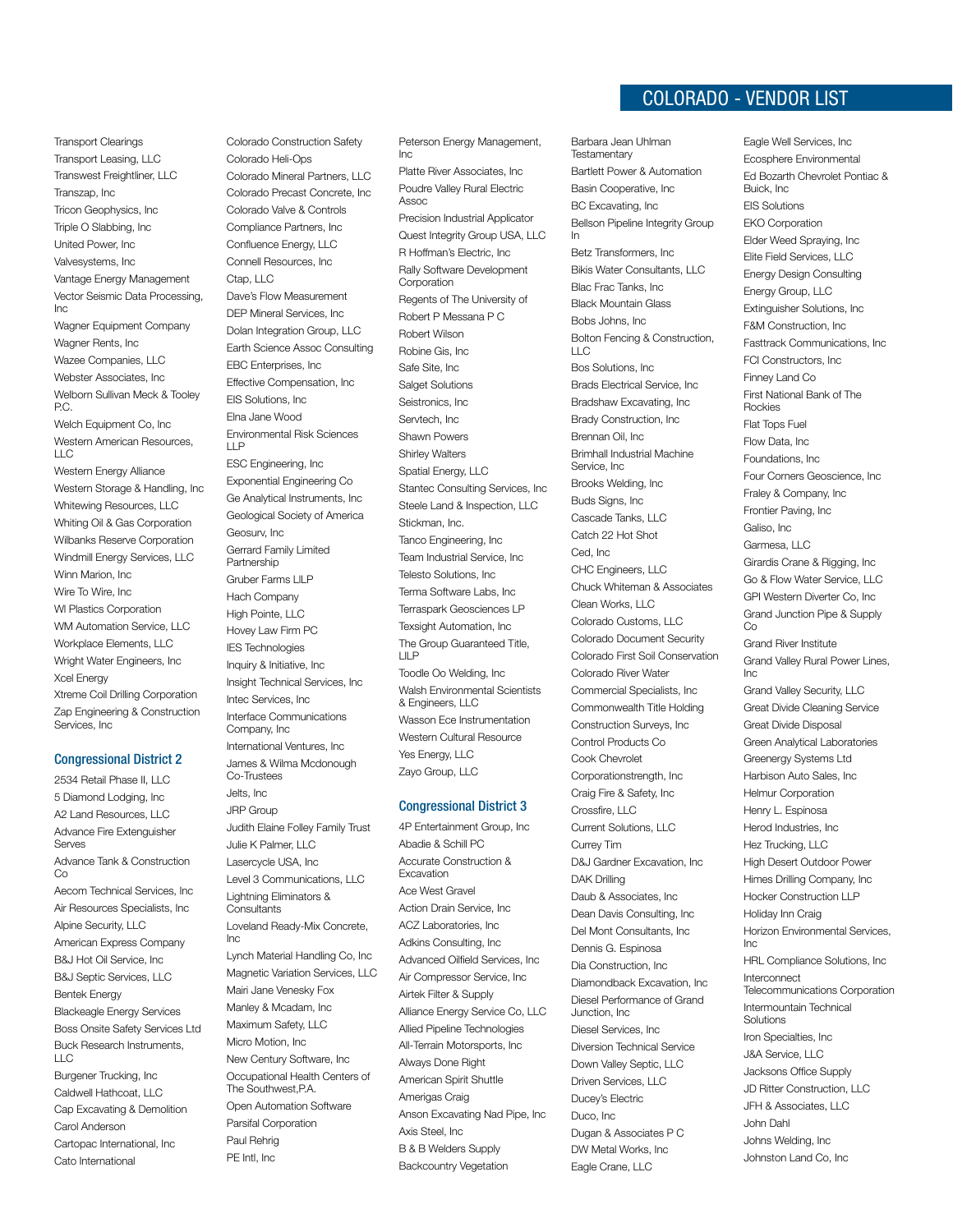Joseph W Espinosa Julius Ag, Inc Karl L. Bowers Kelmac Industries, LLC Kenneth Townsend & Louise Townsend Kirkpatrick Environmental Knowles Enterprises, LLC Koserca, Inc KT Geoservices, Inc Kuenzel Co, Inc Kuersten Construction, LLC Kustom Express.Com La Plata Archaeological **Consultants** Lightworks Fiber & Consulting Liquid Level, Inc Liquidlogic & Sales Magney Grande Distribution, Inc Maid 2 Impress Man Tex Mfg & Welding, Inc Marc Laird Construction MB Construction Services, Inc MCC Drug & Alcohol, Inc McIntyre Construction, LLC Mechanical Electrical and Meeker Sand & Gravel, Inc Mesa Propane Miller Pumps, Inc. Misty Mountain Services, Inc MJK Sales & Feed, Inc Moody Construction & Sons, Inc Mountain High Communications Mountain Message Service, Inc Mountain States Hotshot, LLC Muratides Carol Murdoch's Ranch & Home Supply Newby Electric, Inc Northstar Surveying & Mapping, Inc Northwest Machine Works, Inc Northwestern Air Services Northwind Operating, LLC NRG Services, LLC Office Outfitters & Planners, Inc Parker Oilfield Consulting, Inc Parkerson Construction, Inc Peak Texas Resources, LLC Perry French Petrographic Services Petty Construction Co Pevey Consulting, Inc PK Verleger, LLC Power Zone Equipment, Inc Precision Air Drilling Services, Inc Precision Instrumentation & Control Pure Automation, Inc QMI Environmental, Inc R&T Oilfield Services, Inc

Rangely Trash Service, Inc

Rapid Hot Flow, LLC Raptor Industries, Inc Raptor Industries, Inc RBW, Inc Reams Construction Company Red Deer Ironworks USA, Inc Red Dog Enterprises Resource West, Inc Respond First Aid Systems Richard E. Larese Richard William Nuzum Ridgeline Seeding & Reclamation, Inc RJ Consulting, Inc RMWS Swabbing Division, LLC Robert Costello Rocky Mountain Electric, Inc Rocky Mountain Well Service, Inc Rocky Mountain Wireline Service Rogers Equipment Sales, Inc Roustabout Specialties Rt Welding & Construction, LLC Rusty Roberts Sally Marie Debeque Smith SandT Enterprises, Inc Schmueser & Associates, Inc Schmueser Gordon Meyer SD Hauling Co Severson Supply Co, Inc. Shand Newbold & Chapman PC Single Jack Testing & Services, Inc Site-West Development, LLC Sme Environmental, Inc Smiling Lake Consulting, Incorporate Softrock Geological Service, Inc Southern Ute Indian Tribe Southwest Measurement, Inc. Southwest Statistical Consulting,  $\sqcup$  C Spatial Energy, LLC Specialized Automation Services, LLC Sterling Construction Sterling Crane, LLC Stewart Welding & Machine, Inc Storms Specialty Services, Inc Suncloud Estates Homeowners Sunflower Plant Service, LLC Swabbco T&H Parts, Inc Talkington & Jones, Inc TCB Contracting, Inc Terra Guidance The Heller Corporation The Locksmith Tiara Rado Ladies Golf Club Timberline Land Corporation Tom Williams & Assoc Torro Field Services, Inc

Total Compression & Operations Ll

Town of Rangely Tri Star Construction, Inc Tri State Supplies Triple A Drilling Co, LLC Twin Landfill Corporation Two-Way Communications, Inc United Pipeline Systems, Inc United Sply of The Rockies, Inc Universal Inspections Ltd Urie Rock Co Urie Trucking, Inc Usc, Inc Ute Mountain Ute Tribe Vitusa Products, Inc Waci-Ci Trading Company Walck Consulting, Inc Walkers True Value Hardware WC Striegel, Inc Weeminuche Construction **Authority** West Valley Developments, LLC Western Colorado Waste, Inc Western Industrial Insulation, Inc. Western LCM, Inc Western Pump & Dredge, Inc Western Water & Land, Inc Westwater Engineering White River Electric Assoc, Inc White River Safety, Inc Williams Turner & Holmes PC Wilton Earle & Sons Window Pros, Inc Wolcott, LLC WPX Energy Yampa Valley Electric Association, Inc Yviik Venture, LLC Zircon Container Co

#### Congressional District 4

2936, LLC A Colorado Limited Liability Compa A&W Water Service, Inc Ace Energy Services Adj Cattle, LLC All Around Roustabout, LLC American Agcredit PCa Andrea G. Vertner Apex Hipoint, LLC Arnold's Custom Seeding Avalanche Energy, Inc Banko Petroleum Management, Inc Barbara J. Von Feldt Revocable **Trust** Barclay Farms, LLC Barron Services, Inc Barrons Oilfield Service, Inc Baumberger & Associates, Inc

## Colorado - VENDOR LIST

Becker Safety & Supply Bella Farms, LLC Benjamin B. Beltz Living Trust Bestway Concrete & Aggregates Bravo Services, Inc C&K Construction C&M Rodriguez Services, Inc Cammie Jayne Gabel J/T CDI Watersaver Cementers Well Service, Inc Centennial Tools & Services, LLC Charlotte Lynn Harkis Cimarron Garden Center & Nur CJK Ranch Clark Well Service, Inc Colorado Engineering **Experiment** Colorado Lining Construction, Inc Colorado Seals, Inc Concord Well Services, LLC CPS Sons, LLC D&D Water Service, LLC D&J Services, Inc D&J Weed & Turf Mowing Dale L. Boehner Daniel L. Von Feldt Revocable Trust Danish Flats Environmental Services, Inc. Dave Dechant Debra Wirkner Vance Dechant Farms Partnership Dehaan Management Ltd Des Energy Services Corporation Devoe Contracting, LLC Diana Lee Spurling Doris L. Dreiling Dove Meadow Dairy, Inc Downhole Tool Service, LLC East Quincy Holding, LLC Eastern Colorado Well Ser, LLC EB Trucking, Inc Edith Jean Chavers Ellis & Associates, Inc Energes Services, LLC Explore Land Company, Inc Fidelity Land Fired Up Welding Fisher Pumps, Inc Forever Green Lawns, Inc Foster Trucking, Inc Front Range Landfill, Inc Gas Equities, Inc George E. Espinosa GKM Services, LLC Glenn D. Miller Global Mapper Software, LLC Goldmans Trucking, LLC Gray Oil Co, Inc Green Earth Environmental, Inc Gusher Oil Field Services, LLC

GW Land & Cattle, LLC GW Road & Snow Service, LLC Halde Sand & Gravel, Inc Halker Consulting, LLC Herbert Acord Heritage Title Company, Inc Herman Farms, LLC High Plains Disposal, Inc High Sierra Water Services, LLC Hill Land Services, Inc Hillside Rental Houndawgs Hotshot Trucking Hyland Enterprises, Inc In & Out Oil Field Services, LLC INB Land & Cattle, LLC Inspection Specialties, Inc Integrity Trucking, LLC Intermountain Rural Electric Association Isabel P. Zimbelman J&F Services, Inc J&M Machine, LLC Jamm Power Service, LLC JB Services, LLC Jean Kaye-Wilson Jeffrey A. Holligan Jessica Gefre Joe Adam Martinez Estate Joel E Ritchey & Angela L Ritchey John O'Connor John R. Moser Joshua Cole Pralle JZM, LLC K<sub>2</sub> Custom, LLC Kathleen Gittlein Kathryn M Litzenberger Kauffman Brothers Limited Partnersh Keefe Construction Services Kenneth Pennington Kerri Jo Brewer Kevin Moser Kim A. Thomsen KR Fishing Kunzman Family, LLC L'Air Liquide Landmark Builders, Inc Lasalle Oil Company Laser Oilfield Services Libco Enterprises, Inc Linda Lee Amerin Longacre Trucking Lot Holding Investment, LLC LPGI & Affiliates LRM Pipe, LLC Ludwig Family Farms, LLC Lundvall Enterprises, Inc Luster Trucking Company M&M Pipeline Services, Inc Madsen Industrial Coatings, LLC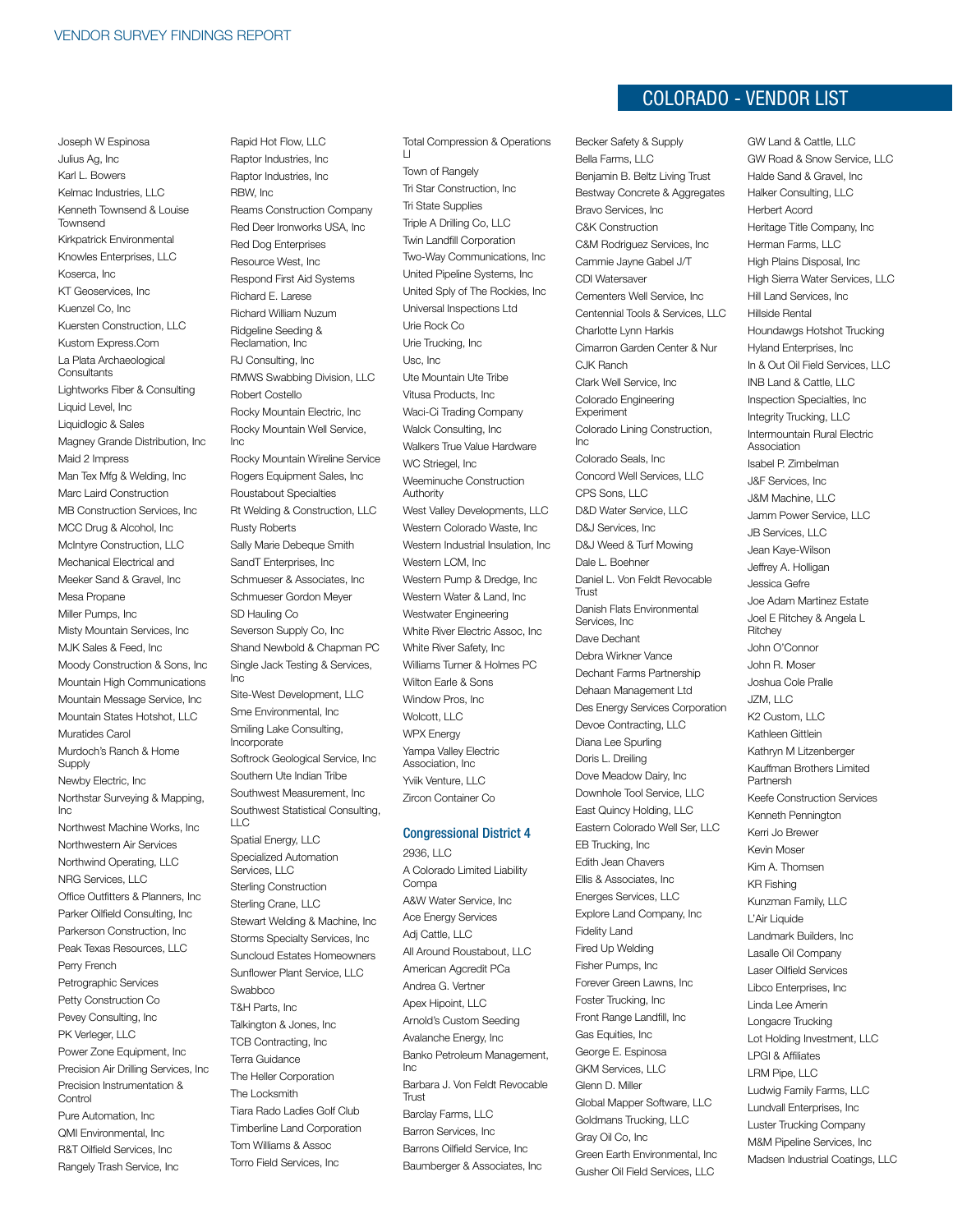## Colorado - VENDOR LIST

Maintenance & Turnaround Resource Mark Schell Martin Oilfield Service, Inc Master Magnetics, Inc MBL, Inc. Meadowstar Consulting, Inc Melbon Ranch, Inc Melissa D. Crowder Melvin Dinner H Michael Miller Tru Melvin Geib, Inc Mesa Wireline, LLC Miller Family Farm, LLC Mountain States Casing Company, LLC Mountain States Rig Wash N Line Electric, LLC Naill Services, Inc Nathan Naill, LLC Next Generation Solutions, LLC Nick's Welding, Inc North Office Northern Colorado Constructors, Inc Northern Plains Trucking, Inc Oilfield Tubular Inspection Paragon Farms, LLC Parsifal Corporation PCS Ferguson, Inc. Peacock Electric, Inc Peak Production & Well Services, LLC Petroleum Education Workshops Pick Production Equipment Corporationorati Pick Testers Platteville Energy Partners I, LLC Precision Data Acquisition, Inc Precision Oilfield Tools Premier Oilfield Equip Co. Produced Water Solutions, Inc Production Control Services, Inc Pumpkin Buttes Wastewater Treatment Facility, LLC Quality Well & Pump Ray M. Thomason Reck Flyers, LLC Reliable Field Services Renewable Fiber, Inc Resource Services Riata Roustabout & Backhoe Service, Inc Richard I. Robertson Ricway Environmental Const RJM Consulting Service, LLC RM Construction, LLC Road Runner Four, LLC Road Runner Service & Supply Road-Runner One, LLC Robert E. & Lavenia Temmer Rocky Mountain Inspection Ropken Systems Integration Co

RSI Co Runray, LLC Ruth V. Hause Sara M. Kinnison Savant Alaska, LLC SDC Construction Managemnt, Inc Serious Systems, Inc Sharp Bros Seed Co Shorty's Oilfield Services, Inc Signs Now 295 Skillshop 360 Southeast Networks & Support,  $\sqcup$  C SSD, LLC Stacy Kaye Perlet Stanley F. Gingerich Stateline Energy, LLC Stellar Teams Stored Energy Systems Superior Janitorial Services of Col Swims Disposal Service, Inc Teresa RH Dudden TGS Welding, LLC The David M. Mcdonough Trust Thomas B. Mansfield Co Thompson Ranch Development Company Tjornehoj & Hack, LLC TLC Dispatch Service, LLC Tlm Constructors, Inc Tointon 2, LLC Total Concrete Services, Inc TR Denner Enterprises TR Robel Services Trucking Services, LLC Ultimate Services, LLC Ultrasonic Guided Wave, LLC United Ready Mix, LLC United, LLC Varra Companies, Inc VIP Signs Wamsutter Wastewater Treatment Faci Wells Whisper, LLC Wellsite Services, Inc West Services, LLC Western Oilfields Supply **Company** Western Refractory Construction, Inc Western Sling Co Western States Reclamation, Inc Westward Fence, LLC Westwater Energy, LLC Wet Oilfield Service, LLC Wilkerson Consulting, LLC William A. Meguire Jr Wireless Advanced Communications, Inc

#### Congressional District 5

Acorn Petroleum, Inc Aqua Solutions, Inc Ashley Lott Carlsbad Current Argus Chandler Services, LLC Cherwell Software, Inc Christopher Berisford Coburns Machine Shop Colorado Machinery Convergent Performance Eastex Tower, Inc First Logistex, Inc Graves Analytical Services, LLC High Country Valve & Controls J&M Ventures Jesse Arlin Powers K Allred Oilfield Services, LLC Michael A. Mcnulty Miller HFI, LLC NRG Assoc Orkin, LLC Paradox Group, Inc Pipeline Strategies & Integrity Porter J. Wayne Robert John Powers Sater Tools & Service, LLC Southern Cross Enviromental Services, LLC Springs Fabrication, Inc Texerra Two Birds One Stone, LLC Warehouse Supply, Inc Wells Fargo Consumer Credit **Group** Western Control Systems, Inc

#### Congressional District 6

A Colorado General Partnership A Team, Inc Access Resources, Inc Acklam, Inc Advanced Exercise Equip, Inc Advantage Security, Inc Aisa Civil, Inc Allen & Kirmse Ltd Antoine Wright Apex Instruments, Inc Apex Petroleum Engineering Applied Control Equipment Arcadis Us, Inc Arnheim, LLC Aspen Prep Academy Autonation Ford Littleton / Go Courtesy Ford Beabout Company Big Sky Energy Equipment, Inc Brock Easley, LLC Buckhorn Energy Services, LLC Business Solutions International, Inc

C2Q Partners, LLC Colorado Abstract Company,  $\Box$ C Colorado Filter Columbine Control Co Columbine Logging, Inc Comanche's Construction, Inc Compliance Automation Cover All Services, Inc D&C Farms LlLP D. Gary Howard Dane Chemco, Inc Deister Ward & Witcher, Inc Devicetec, Inc Diana G. Howard Dmb Resources DNR Oil & Gas, Inc E&M Sales, Inc EC Power Systems of Colorado Elite Services, Inc Emerson Process Mgmt LlLP Empact Analytical Systems, Inc Energyiq, LLC Energyiq, LLC EPC Energy Services, LLC Farmers Reservoir & Irrigation Co Fisher Controls Graebel Commercial Services, Inc Headscratchers, LLC Hoff Company, Inc Hole Seekers Instrument & Valve Services Co Integrity Solutions Ltd **IQnavigator** Iron Canyon Holdings, LLC Jcomm Group, LLC JM Electric, Inc JMC Instruments, Inc John E. & Laura L. Underhill John William Weigandt Karen E. Traeger Esq Larkspur Associates, LLC Leed Fabrication Services, Inc Lesair Environmental, Inc Lillian J Musick Lion Prints Lonetree Energy & Associates, LLC Long Building Technologies, Inc Loren M Korell Michael Owens Mile HI Measurement, Inc MKK Consulting Engineers, Inc M<sub>TC</sub> National Technology Transfer, Inc National Valuation Consultants, Inc Nichols-Given Associates, Inc P2 Energy Solutions

PCD Sales PCI Sales, Inc Petroleum Software Technologies, LLC Platteville Vista, LLC Pro Gas Services, LLC Protech Sales, Inc Quadco, Inc Richard S Ralph RJ Mann & Associates, Inc Rosemount, Inc Rothwell Group L.P. Samuel Engineering, Inc Select Oil Tools, LLC Shannon Pipeline & Fabrication, Inc Shelly Gay Luman Sterling Engineering Sterling Seismic Services Ltd Stormo Reporting, Inc Sunny Communications **Systemation** TCI USA, Inc Team Industrial Services, Inc Terra Sciences, Inc TForce Energy Services, Inc The Beabout Co Tracom Group Transform Software & Services Tri State Insulating of Colorado In Turner & Townsend Larkspur,  $\sqcup$  C TW Telecom Holdings, Inc Tyco Valves & Controls LP United Power Valvesystems, Inc Vanderpool Pipeline Engineers, Inc Vortex Tools, LLC Wagner Equipment Company Webb Consulting, Inc Winn Marion Barber, LLC

#### Congressional District 7

Accent Alarms, Inc Advanced Systems Group Air Pollution Testing, Inc Allied Recycled Aggregates Alpine Site Services, Inc American Millennium Corporation, Inc Anchors Plus, LLC Arvada Pump Co. Barree & Associates, Inc Baseline Engineering Corporation Blackhawk Equipment Corporation BPI Direct BT Conferencing Video, Inc Ceavco Audio Visual CM Mitchell Consulting Corporation Colorado School of Mines